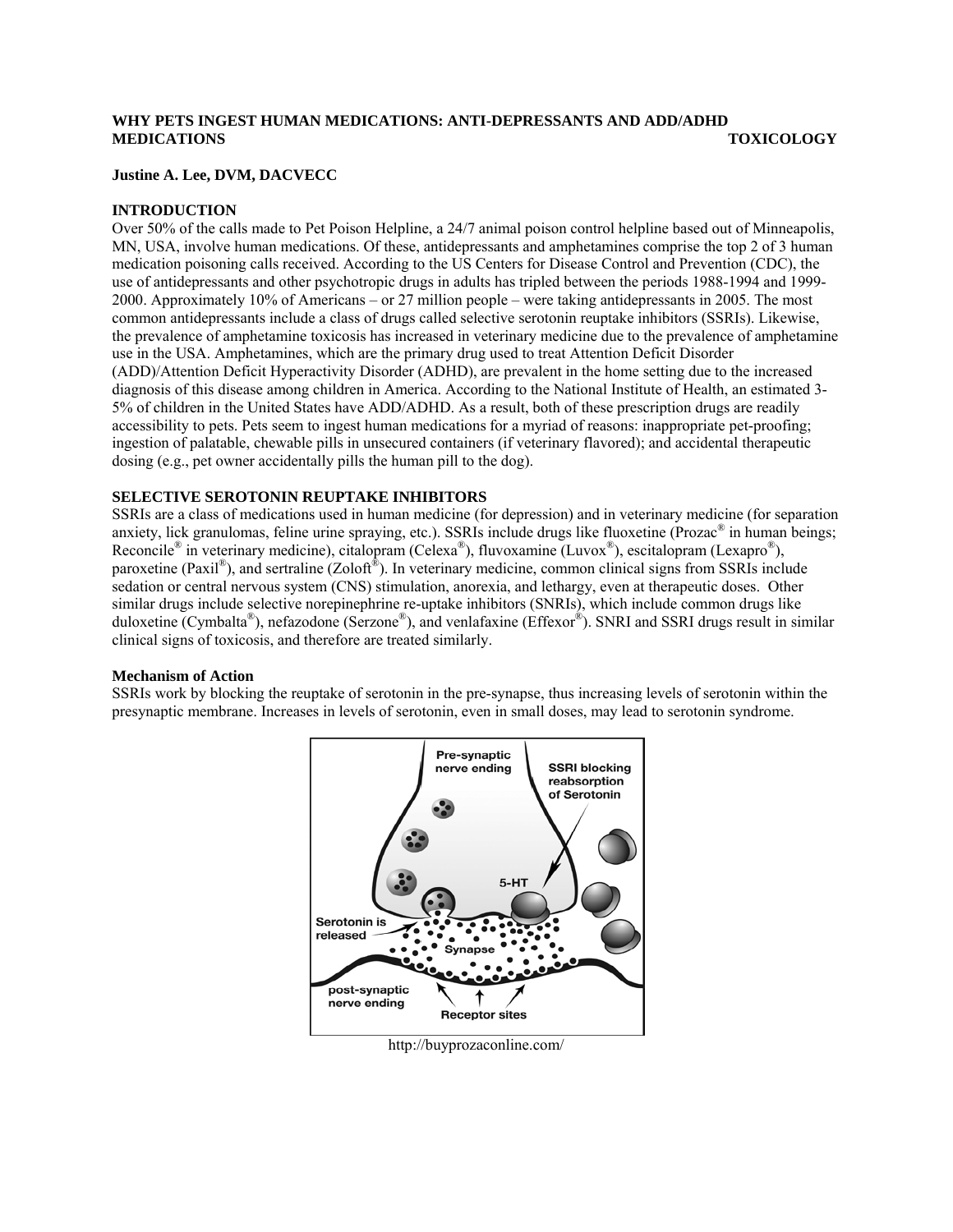## **Levels of toxicity**

While each SSRI has a different range of toxicity, limited animal studies evaluating pharmacokinetics and toxic ranges are available. Some drugs (such as citalopram, escitalopram) have limited to no established toxic dose based on prospective animal studies in veterinary medicine. With fluoxetine, animal studies have revealed that the median lethal dose (LD<sub>50</sub>) is >100 mg/kg. Single, acute, oral doses at 100 mg/kg (in research beagles) resulted in drooling, mydriasis, tremors, anorexia, and vomiting, while more chronic, oral dosing studies revealed the following:

- 1 mg/kg/day, PO x 1 year resulted in tremors, mydriasis, and a slow pupillary light reflex (PLR).
- 4.5 mg/kg/day, PO x 1 year resulted in tremors, a slow PLR and ataxia.
- 20 mg/kg/day, PO X 6 months, and then decreased to 10 mg/kg/day, PO X 6 months resulted in tremors, anorexia, a slow PLR, mydriasis, aggressive behavior, nystagmus, emesis, lethargy and ataxia.

## **Drug interactions**

With SSRI toxicosis, the level or severity of toxicosis may be enhanced with concurrent drug use or exposure, including the following drugs: serotonergic agents (such as serzone, dextromethorphan, buproprion, duloxetine, etc.), monoamine oxidase (MAO) inhibitors (e.g., selegiline), tricyclic antidepressants (e.g., clomipramine), and drugs that lower the seizure threshold.

## **Clinical signs**

With SSRI toxicosis, toxicity is dose-dependent. The higher the dose, the greater the risk for serotonin syndrome (see "Serotonin syndrome" below). Lower doses typically result in clinical signs of lethargy, anorexia, vomiting, hypersalivation, nausea, agitation, or CNS signs such as tremors. Higher doses may result in more severe neurologic impairment (including ataxia, nystagmus, aggressive behavior, tremors, head tilt, seizures, lethargy, and weakness), diarrhea, and cardiovascular effects (bradycardia, tachycardia, hypertension).

### **Serotonin syndrome**

As more serotonin is made available in the presynaptic membrane, signs of serotonin syndrome may develop in a dose-dependent manner. Signs of serotonin syndrome include autonomic instability, including CNS stimulation (mydriasis, tremors, seizures), secondary hyperthermia from tremoring (with temperatures commonly exceeding 105ºF [40.5ºC]), gastrointestinal signs (vomiting, diarrhea, abdominal pain), and cardiovascular effects (severe tachycardia or bradycardia, hypertension, etc.).

### **Treatment**

The mainstay therapy for treatment of toxicosis in veterinary medicine is typically decontamination (including emesis induction, administration of activated charcoal, etc.). However, with SSRI ingestions, clinical signs can be seen within 30 minutes to an hour, and judicious use of emesis induction at home by the pet owner must be carefully evaluated. Emesis induction should only be recommended with very recent ingestion in asymptomatic patients (< 10-15 minutes). Veterinarians should only perform emesis induction if physical examination parameters are normal, as the development of seizures during emesis induction can result in severe complications (e.g., aspiration pneumonia, death). Special attention to the temperature, pulse rate, respiratory rate (TPR), and neurologic status should be evaluated prior to emesis induction. Emesis is contraindicated in symptomatic patients, as it may lower the seizure threshold and result in the acute onset of seizures. The administration of one dose of activated charcoal with a cathartic should be administered once the patient has been adequately decontaminated (e.g., emesis induction or gastric lavage with an inflated endotracheal tube), and provided the patient has an intact gag reflex and is not at increased risk for aspiration pneumonia. With extended-release SSRI products, multiple doses of activated charcoal (without a cathartic) should be administered every 4-6 hours X 2-3 more doses. For further review on decontamination and specific treatment, attendees are referred to a veterinary toxicology book for more detailed information.

Patients should be hospitalized for monitoring and symptomatic supportive care until clinical signs resolve (typically 12-24 hours, but up to 72 hours for extended release products). Agitated patients should be sedated (e.g., acepromazine or chlorpromazine), provided they are stable (e.g., normotensive or hypertension). Thermoregulation and appropriate cooling measures may be necessary if severe hyperthermia is present. Hyperthermic patients should only be cooled to 103.5ºF (39.7ºC), as profound hypothermia may develop due to resetting of the hypothalamus. Frequent TPR (temperature, pulse rate, respiratory rate), electrocardiogram (ECG) monitoring, and blood pressure monitoring should be performed, and hyperthermic or dehydrated patients should be treated with IV fluid therapy to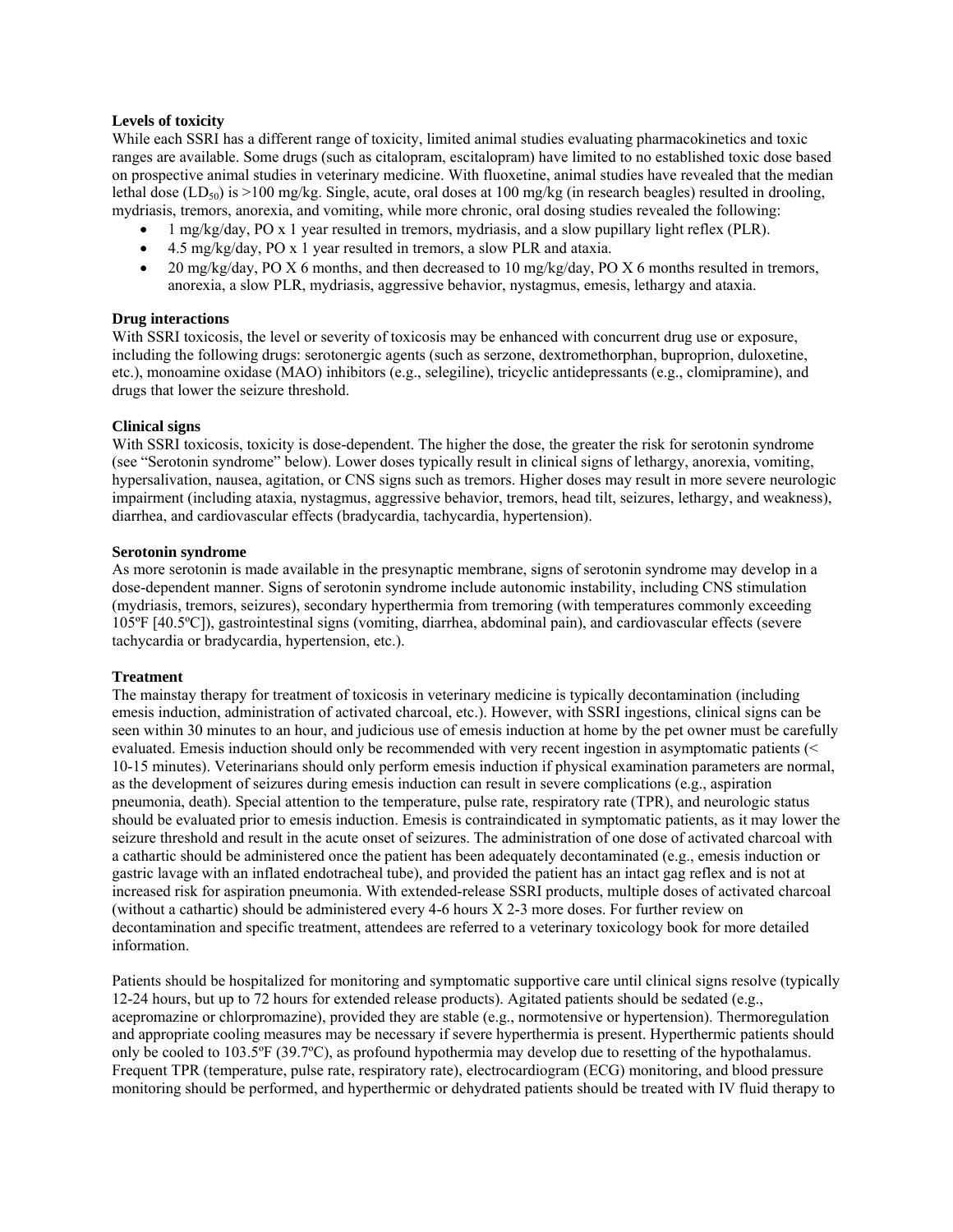aid in cooling, rehydration, and improving perfusion. It should be noted that fluid therapy does not enhance excretion of SSRIs, however.

For patients showing severe agitation, hypertension, and tachycardiac, the use of sedatives may be necessary.

- Chlorpromazine: 0.5 mg/kg slow IV or IM slow to effect PRN
- Acepromazine: 0.05-0.1 mg/kg IV, IM, or SQ PRN

For patients showing tremors or seizures, the use of muscle relaxants and anti-convulsant therapy may be required.

- Methocarbamol:  $55-220$  mg/kg IV or PO q. 6-8 hours as needed (not to exceed 330 mg/kg/day, ideally)
- Phenobarbital: 4-16 mg/kg IV to effect
- Diazepam is not routinely used, based on extrapolation from human medicine, as it is thought to potentially exacerbate serotonin syndrome.

hypertensives may be necessary. The use of serotonin antagonists such as cyproheptadine can also be used. For patients demonstrating signs of serotonin syndrome, the use of additional sedatives, beta-blockers, and anti-

- Cyproheptadine:
	- o Cats: 2-4 mg total dose PO or rectal q. 4-6 hours as needed until resolution of signs
	- o Dogs: 1.1 mg/kg PO or rectal q. 4-6 hours as needed until resolution of signs

### **Progn osis**

Overall, the outcome for SSRI toxicosis is good with appropriate decontamination and treatment. Patients with severe hyperthermia secondary to tremors or seizures are at higher risk for disseminated intravascular coagulation (DIC), and may have a poorer prognosis. Patients with severe neurologic signs may also require prolonged treatment and care .

### **AMPHETAMINES**

include dextroamphetamine and amphetamine (Adderall<sup>®</sup>), D-amphetamine (Dexedrine<sup>®</sup>), methamphetamine (Desoxyn<sup>®</sup>), and lisdexamfetamine (Vyvanse<sup>®</sup>). Aside from the treatment for ADD/ADHD, amphetamines are also used for a variety of other medical causes, including obesity (for weight loss), narcolepsy, or as illegal drugs (e.g., ecstasy, methamphetamines). Examples

### **Mechanism of action**

Amphetamines are sympathomimetic amines and stimulate the sympathetic system. Amphetamines stimulate  $\alpha$  and . β receptors to release norepinephrine and serotonin; this results in increased levels of catecholamines at the synapse Amphetamines also increase release of serotonin from the presynaptic membrane. As a result, secondary stimulation of the CNS, the cardiovascular system, and the respiratory system (specifically at the reticular activation system and medullary respiratory center) result.

### **Level of Toxicity**

 $(LD_{50})$  in dogs for most amphetamines is reported to range from approximately 9-30 mg/kg. Fatalities have been reported as low as 1.5 mg/kg (human) and 3.1 mg/kg (dog). The half-life of amphetamines varies from 7-34 hours. As there are several different types of amphetamines available, the range of toxicity is highly variable and depends on the specific drug itself. Typically, clinical signs have been reported at 1-2 mg/kg, and the median lethal dose

### **Drug Interactions**

and urine elimination is pH dependent (e.g., elimination of amphetamines is faster with acidic urine), drugs that alkalinize the urine (e.g., sodium bicarbonate, acetazolamide) result in increased renal tubular absorption of Certain drugs interact with the metabolism or underlying pharmacokinetics of amphetamines. Tricyclic antidepressants (TCA) and monoamine oxidase (MOA) inhibitors result in more norepinephrine being made available, increasing sympathetic activity and worsening clinical signs. As amphetamines are excreted in the urine amphetamines.

### **Clinical signs**

can result in high tissue levels (particularly to the liver, lungs, and kidneys and CNS). Amphetamine toxicosis As amphetamines are quickly absorbed orally, are highly lipid soluble, and can cross the blood brain barrier, they